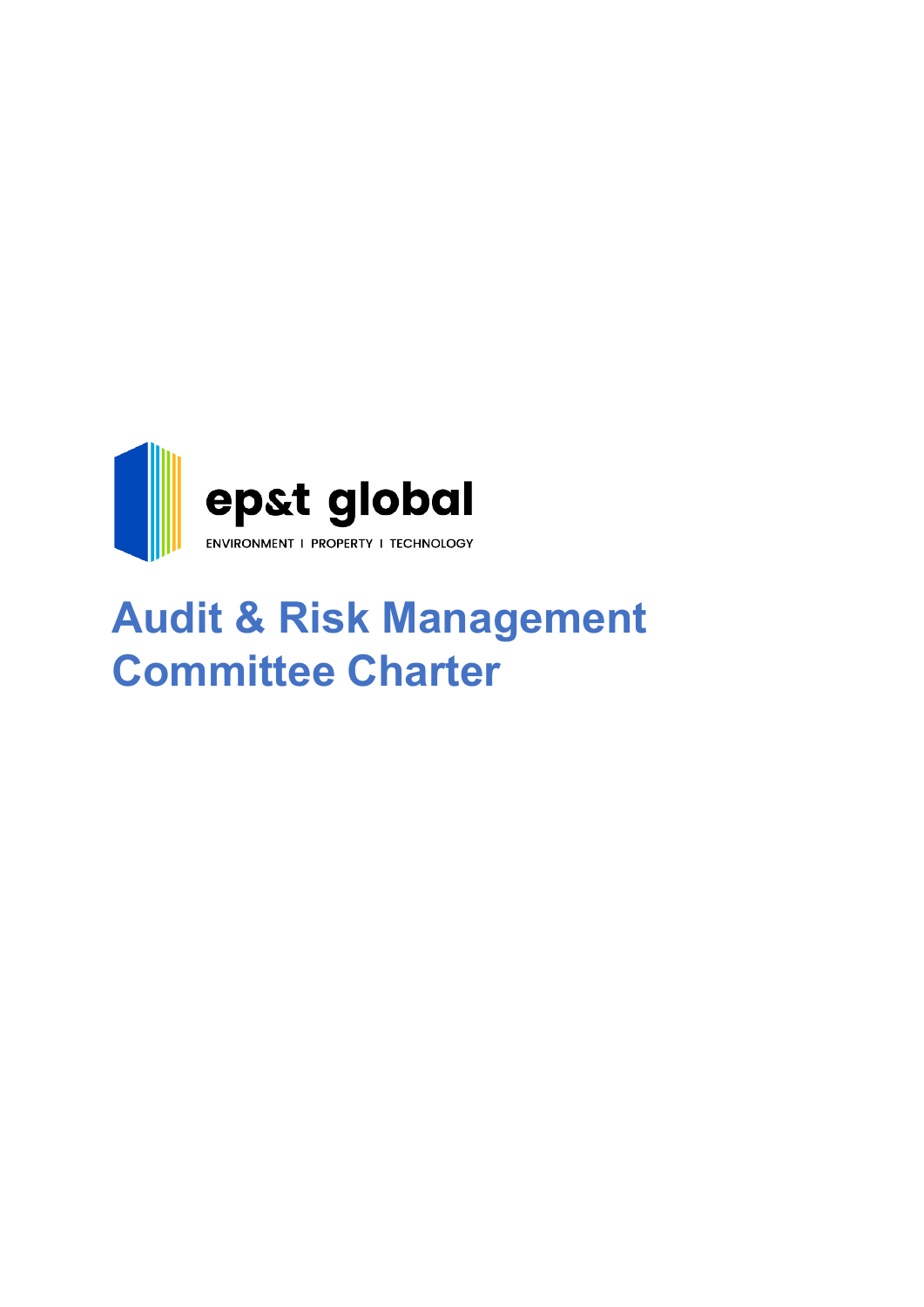Table of Contents

| <b>Introduction</b><br>1.                                                                                                                                    | 1                       |
|--------------------------------------------------------------------------------------------------------------------------------------------------------------|-------------------------|
| 1.1<br><b>Purpose of Charter</b>                                                                                                                             | 1                       |
| 1.2<br><b>Purpose of Committee</b>                                                                                                                           | 1                       |
| 2.<br><b>Membership</b>                                                                                                                                      | 1                       |
| 2.1<br>Composition of committee                                                                                                                              | $\mathbf 1$             |
| 2.2<br>Ceasing to be a member of the committee                                                                                                               | $\frac{2}{2}$           |
| 2.4<br>Secretary                                                                                                                                             |                         |
| 3.<br><b>Meetings &amp; authority of committee</b>                                                                                                           | $\overline{2}$          |
| 3.1<br><b>Meetings</b>                                                                                                                                       | $\overline{\mathbf{c}}$ |
| 3.2<br>Authority                                                                                                                                             | 3                       |
| 4.<br><b>Duties and responsibilities</b>                                                                                                                     | $\mathbf 3$             |
| 4.1<br><b>Understanding EP&amp;T's Business</b>                                                                                                              |                         |
| 4.2<br><b>Financial Reporting</b>                                                                                                                            | $\frac{3}{3}$           |
| 4.3<br>Oversight of risk management framework                                                                                                                | 4                       |
| 4.4<br>Reporting to the Board                                                                                                                                | 4                       |
| 4.5<br>Assessment of accounting, tax, financial and internal controls                                                                                        | 4                       |
| 4.6<br>Appointment of external auditors and scope of external audit                                                                                          | 4                       |
| 4.7<br>Pre-approval of audit and non-audit services provided by external                                                                                     |                         |
| auditors<br>Assessment of the external audit<br>4.8                                                                                                          | 5<br>5                  |
| 4.9<br>Compliance with Laws and Regulations                                                                                                                  | 6                       |
| Review of media releases, announcements and complaints<br>4.10                                                                                               | 6                       |
| 4.11<br>Disclosure of reporting process                                                                                                                      | $\overline{7}$          |
| 4.12<br>Committee performance                                                                                                                                | $\overline{7}$          |
| <b>Other matters</b><br>5.                                                                                                                                   | $\overline{\mathbf{7}}$ |
| 5.1<br><b>Amendment of Charter</b>                                                                                                                           | $\overline{7}$          |
| 5.2<br>Adoption of Charter and periodic review                                                                                                               | $\overline{7}$          |
|                                                                                                                                                              |                         |
| Schedule 1 – Independence as defined by the ASX Corporate Governance<br><b>Council</b><br>their<br>in<br>Corporate<br>Governance<br><b>Principles</b><br>and |                         |

**[Recommendations \(4th edition\)](#page-9-0) 8**

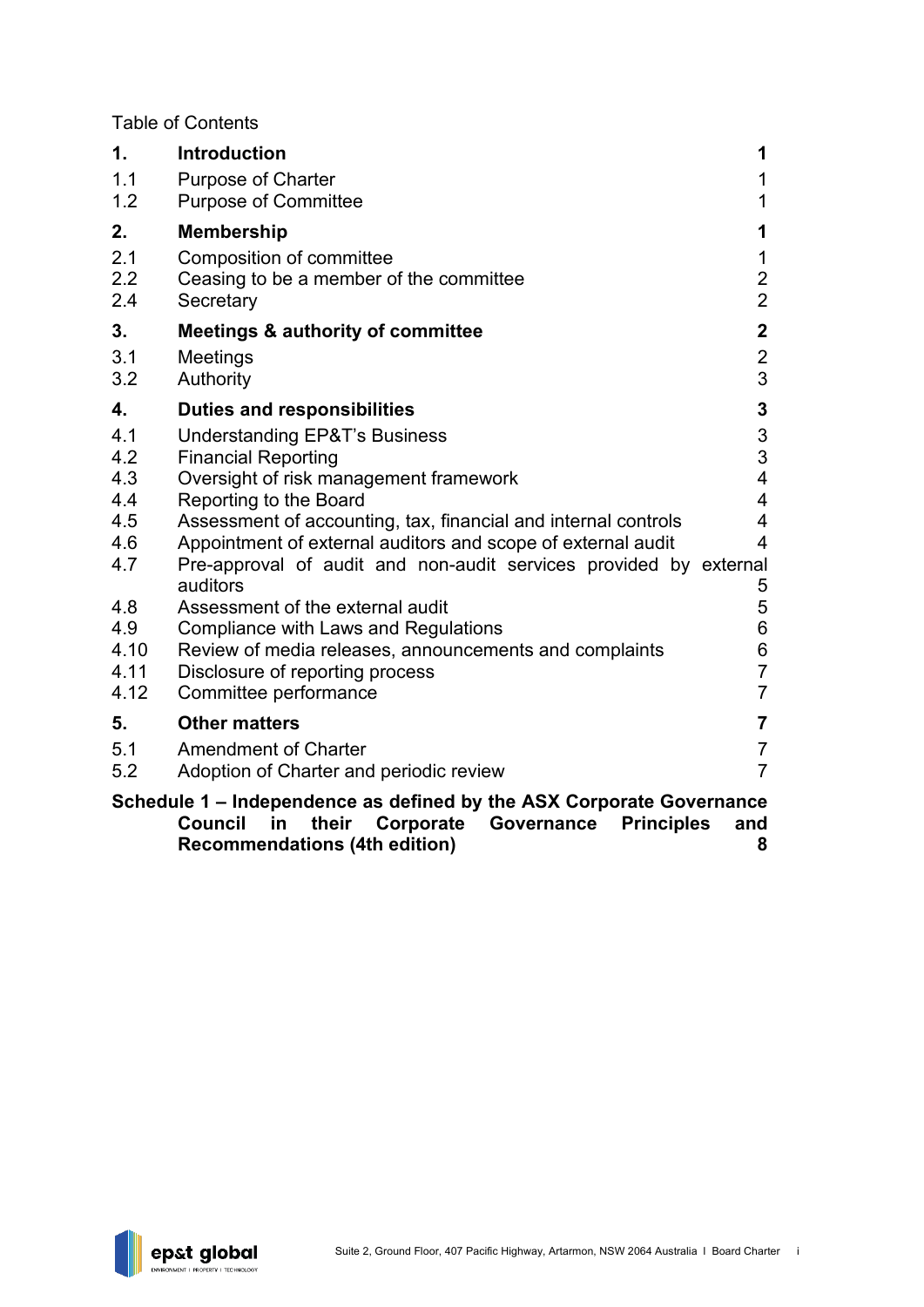## **Audit, Risk Management and Compliance Committee Charter**

# **EP&T Global Limited ACN 645 144 314 (EP&T)**

## **Operative provisions**

## <span id="page-2-0"></span>**1. Introduction**

#### <span id="page-2-1"></span>**1.1 Purpose of Charter**

This is the Charter of the Audit, Risk Management and Compliance Committee established by the Board of EP&T Global Limited (the **Charter**). The Charter governs the operations of the Audit, Risk Management and Compliance Committee. It sets out the Committee's role and responsibilities, composition, structure and membership requirements.

#### <span id="page-2-2"></span>**1.2 Purpose of Committee**

The Committee has been established to assist the Board of EP&T (**Board**) in fulfilling its corporate governance and oversight responsibilities in relation to EP&T's financial reports and financial reporting process and internal control structure, risk management systems (financial and non-financial) and the external audit process. Accordingly the Committee will meet on a regular basis to:

- (a) review, update and approve external audit plans;
- (b) review and approve financial reports
- (c) oversee financial reporting process;
- (d) review reports arising from any risk assurance activities; and
- (e) review the effectiveness of EP&T's compliance and risk management functions.

## <span id="page-2-3"></span>**2. Membership**

#### <span id="page-2-4"></span>**2.1 Composition of committee**

The Committee will:

- (a) comprise only of members of the Board of Directors (**Directors**) and members will be appointed and removed by the Board;
- (b) be of sufficient size, independence and technical expertise to discharge its mandate effectively;
- (c) consist of:
	- (i) at least three members;
	- (ii) a majority non-executive directors;
	- (iii) a majority of independent[1](#page-2-5) directors (**Independent Directors**); and

<span id="page-2-5"></span><sup>1</sup> Independent, as defined by the ASX Corporate Governance Council. See schedule to this Charter.

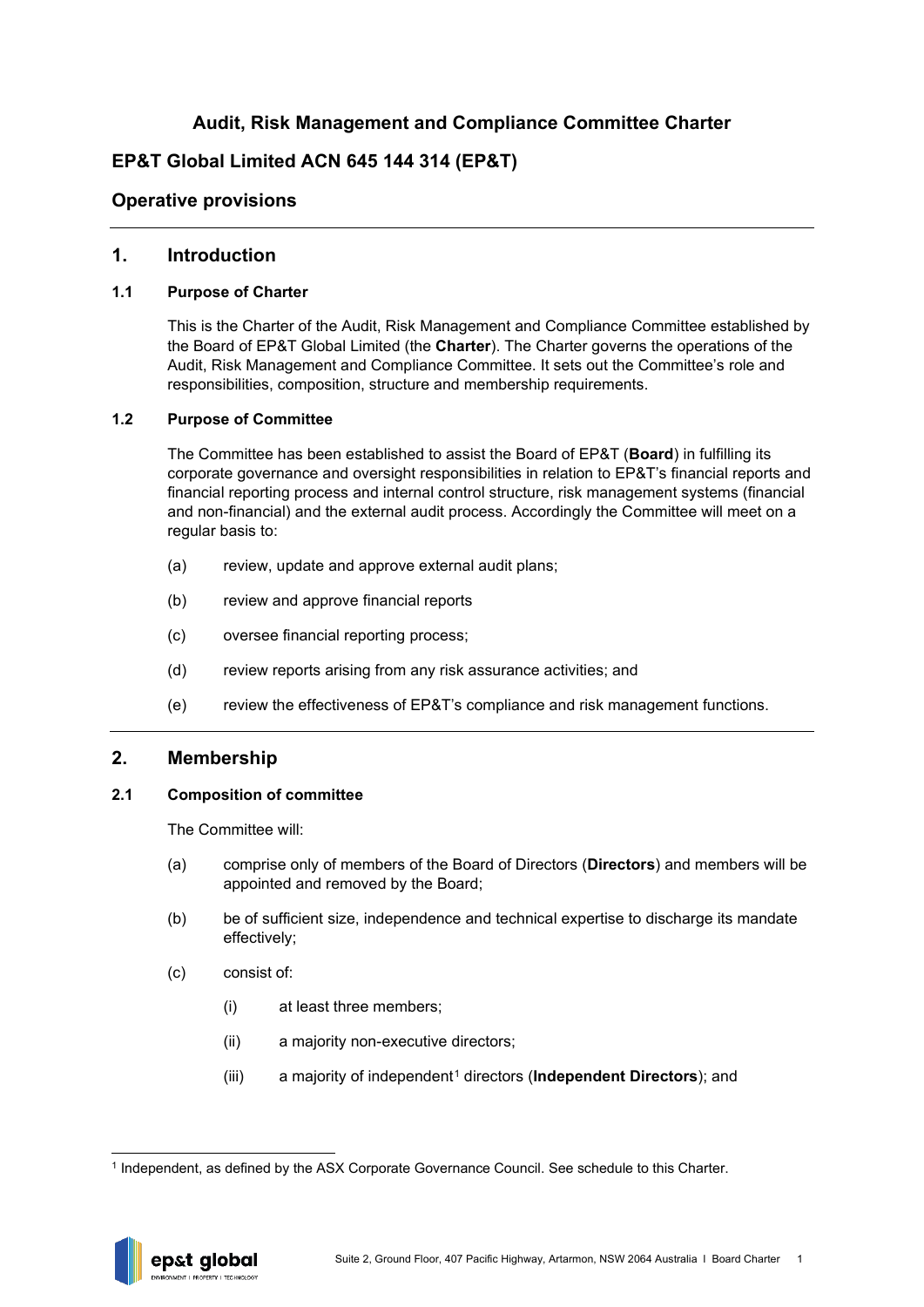- $(iv)$  an independent<sup>[2](#page-3-4)</sup> Chair, who will be nominated by the Board from time to time, but who will not be the Chair of the Board;
- (d) comprise members who are financially literate (as in, members who are able to read and understand financial statements);
- (e) include at least one member who has accounting and/or related financial management expertise (as in, a member who is a qualified accountant or other financial professional with experience of financial and accounting matters) and some members who have an understanding of the industries in which EP&T operates.

#### <span id="page-3-0"></span>**2.2 Ceasing to be a member of the committee**

A person will cease to be a member of the Committee if:

- (a) the person gives reasonable notice in writing to the Committee Chair of the person's resignation as a member of the Committee;
- (b) the Committee Chair gives the person notice in writing that the person is to cease to be a member of the Committee; or
- (c) the person ceases to be a Director, in which case the person automatically ceases to be a member of the Committee.

#### <span id="page-3-1"></span>**2.3 Secretary**

- (a) The Committee will have a secretary, which is to be the Company Secretary or such other person as nominated by the Board (**Committee Secretary**).
- (b) The Committee Secretary will attend all Committee meetings.
- (c) The Committee Secretary, in conjunction with the Chair of the Committee, must prepare an agenda to be circulated to each Committee member at least five full working days prior to each meeting of the Committee.
- (d) The Committee Secretary will distribute a meeting timetable for each forthcoming calendar year and a calendar of agenda items to be covered at each meeting.

## <span id="page-3-2"></span>**3. Meetings & authority of committee**

## <span id="page-3-3"></span>**3.1 Meetings**

- (a) The Committee will meet often enough to undertake its role effectively, being at least four times each calendar year.
- (b) The Committee will meet in private session at least annually to assess management's effectiveness.
- (c) The quorum for any meeting will be 2 members.
- (d) Special meetings may be convened as required. The Chair will call a meeting of the Committee if requested to do so by any member of the Committee, by the external auditors or by the Chair of the Board.

<span id="page-3-4"></span><sup>2</sup> See [Schedule 1](#page-9-0) to this Charter

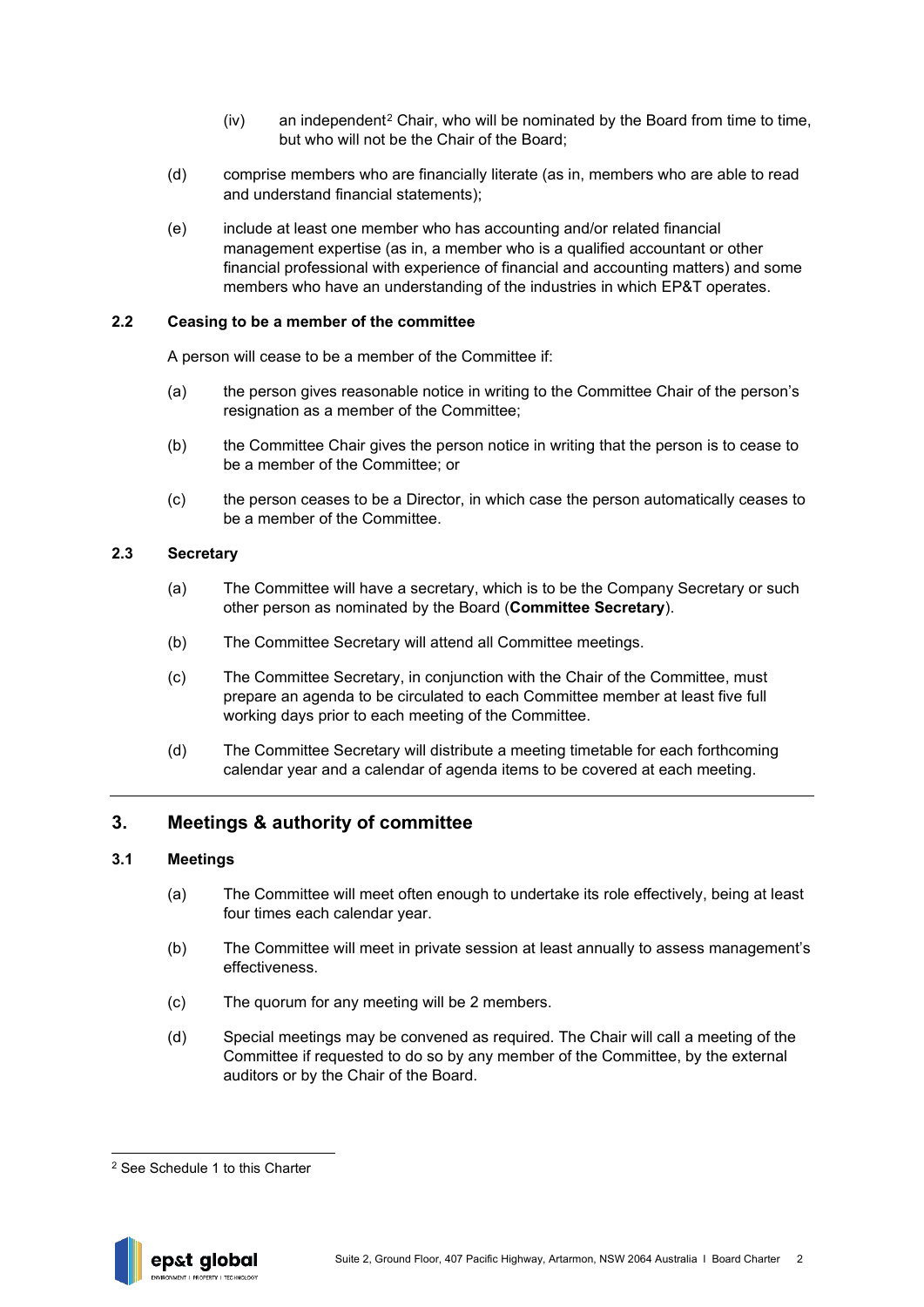- (e) The Committee may invite such other persons (for example, staff, Managing Director/CEO, CFO, external parties) to its meetings, as it deems necessary, whether on a permanent or ad hoc basis.
- (f) The proceedings of all meetings will be minuted and these will be included in the papers for the next Board meeting after each Committee meeting.

#### <span id="page-4-0"></span>**3.2 Authority**

The Board authorises the Committee, within the scope of its responsibilities, to:

- (a) investigate any matter brought to its attention with full access to all books, records and facilities;
- (b) seek any information it requires from an employee (and all employees are directed to co-operate with any request made by the Committee) or external parties;
- (c) obtain outside accounting, tax, legal, insurance, compliance, risk management or other professional advice as it determines necessary to carry out its duties; and
- (d) ensure the attendance of EP&T officers at meetings as it thinks appropriate.

## <span id="page-4-1"></span>**4. Duties and responsibilities**

## <span id="page-4-2"></span>**4.1 Understanding EP&T's Business**

The Committee will ensure it understands EP&T's structure, business and controls to ensure that it can adequately assess the significant risks faced by EP&T.

#### <span id="page-4-3"></span>**4.2 Financial Reporting**

The Committee's primary financial reporting responsibility is to oversee EP&T's financial reporting process on behalf of the Board and to report the results of its activities to the Board. The Committee will:

- (a) review EP&T's financial statements to determine whether they reflect the understanding of the committee of, and otherwise provide a true and fair view of, the financial position and performance of EP&T and other group entities and make any necessary recommendations to the Board;
- (b) review significant accounting policies adopted by EP&T to ensure compliance with accounting standards and generally accepted accounting principles;
- (c) ensure that before the Board approves EP&T's financial statements for a financial period, that the Board and the Committee first receive from the CEO and the CFO a declaration that, in their opinion, the financial records of EP&T and its controlled entities have been properly maintained and that the financial statements comply with the applicable accounting standards and give a true and fair view of the financial position and performance of EP&T and its controlled entities and that the opinion has been formed on the basis of a sound system of risk management and internal control which is operating effectively;
- (d) consider financial matters relevant to half yearly reporting in a timely manner;
- (e) review EP&T's annual budget, taxation matters and dividends and make necessary recommendations to the Board; and
- (f) review other financial information distributed externally as required.

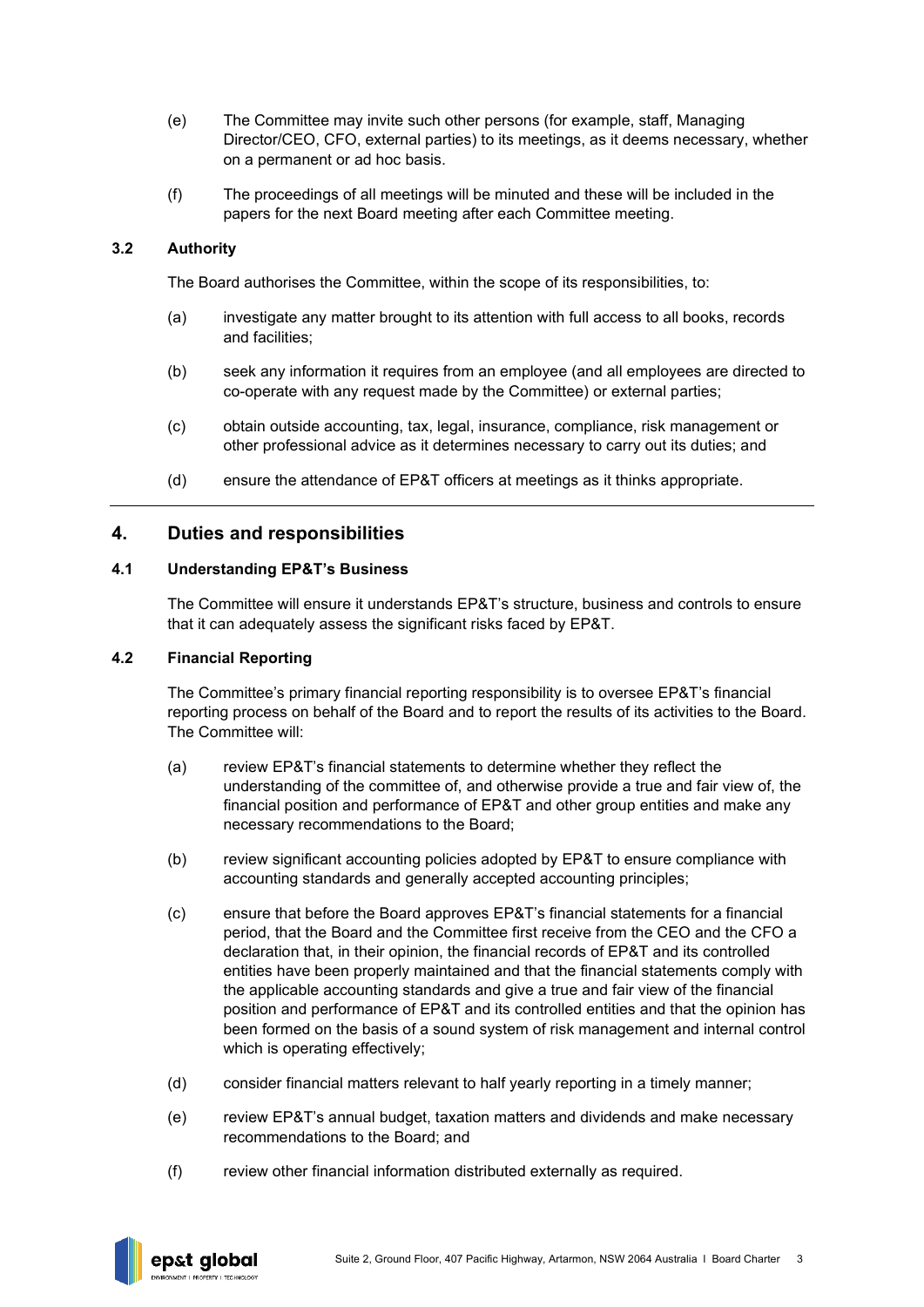## <span id="page-5-0"></span>**4.3 Oversight of risk management framework**

- (a) The Committee's primary risk management responsibility is to review EP&T's risk management framework annually to assess whether it is sound and is operating in accordance with the nature and extent of the acceptable levels of risk determined by the Board and report to the Board on the results of those assessments.
- (b) The Committee will review and make recommendations to the Board regarding:
	- (i) the adequacy of EP&T's processes for managing risk;
	- (ii) any incident involving fraud or other failure of EP&T's internal controls; and
	- (iii) EP&T's insurance program, having regard to the business of EP&T and its controlled entities and the insurable risks associated with the business.

#### <span id="page-5-1"></span>**4.4 Reporting to the Board**

- (a) The Committee will regularly report to the Board on all matters relevant to the Committee's role and responsibilities.
- (b) The Chair will report and as appropriate make recommendations to the Board after each meeting of the Committee on matters dealt with by the Committee.
- (c) As and when appropriate, the Committee will seek direction and guidance from the Board on audit, risk management and compliance matters.
- (d) The Committee will ensure that the Board is made aware of audit, financial reporting, internal control, risk management and compliance matters which may significantly impact upon EP&T in a timely manner.

#### <span id="page-5-2"></span>**4.5 Assessment of accounting, tax, financial and internal controls**

- (a) Periodically, the Committee will meet separately with management and the external auditors to discuss:
	- (i) the adequacy and effectiveness of the accounting, tax and financial controls including but not limited to EP&T's policies and procedures to assess, monitor, and manage business risk and legal and ethical compliance programs;
	- (ii) the appropriateness of the accounting judgements and choices exercised by management in preparing EP&T's financial statements; and
	- (iii) issues and concerns warranting Committee attention, including but not limited to their assessments of the effectiveness of internal controls and the process for improvement.
- (b) The Committee will provide sufficient opportunity for the external auditors to meet privately with the members of the Committee. The Committee will review any audit problems or difficulties regarding management's response with the external auditor.
- (c) The Committee will receive regular reports from the external auditor on the critical policies and practices of EP&T, and all alternative treatments of financial information within generally accepted accounting principles that have been discussed with management.

#### <span id="page-5-3"></span>**4.6 Appointment of external auditors and scope of external audit**

The Committee will:

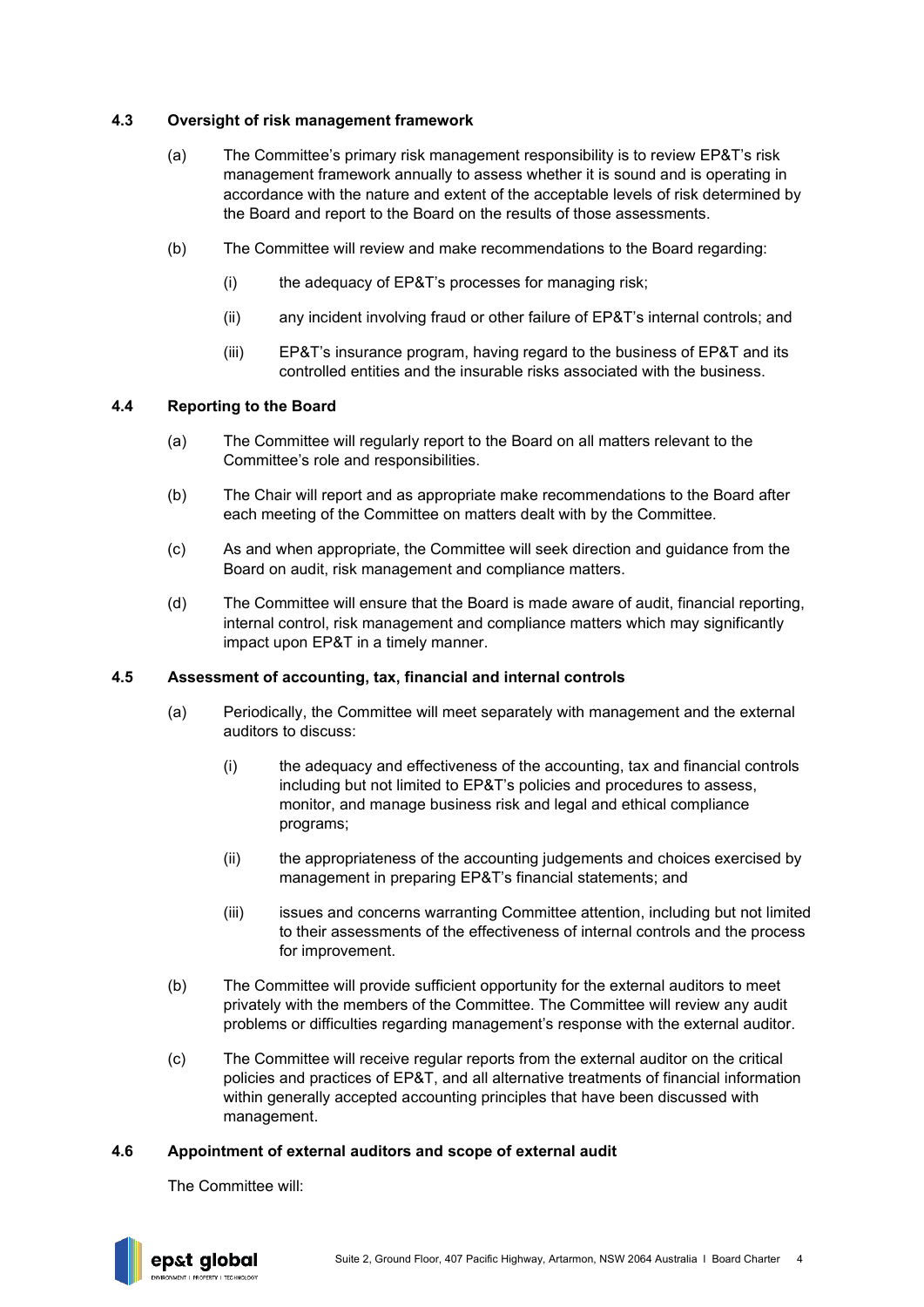- (a) make recommendations to the Board on the appointment, reappointment or replacement, remuneration, monitoring of the effectiveness and independence of the external auditors and resolution of disagreements between management and the auditor regarding financial reporting<sup>[3](#page-6-2)</sup>;
- (b) consider the rotation of the audit engagement partner of the external auditors;
- (c) consider the scope and adequacy of the external audit;
- (d) discuss with the external auditors the overall scope of the external audit, including identified risk areas and any additional agreed-upon procedures; and
- (e) ensure that the terms of appointment of the external auditors includes a requirement to attend the annual general meeting (**AGM**) of the securityholders of EP&T and that they are available at the AGM to answer any questions from securityholders relevant to the audit.

#### <span id="page-6-0"></span>**4.7 Pre-approval of audit and non-audit services provided by external auditors**

- (a) The Committee will pre-approve all audit and non-audit services provided by the external auditors and will not engage the external auditors to perform any nonaudit/assurance services that may impair or appear to impair the external auditor's judgement or independence in respect of EP&T.
- (b) The Committee may delegate pre-approval authority to a member of the Committee. The decisions of any Committee member to whom pre-approval authority is delegated must be presented to the full Committee at its next scheduled meeting.

#### <span id="page-6-1"></span>**4.8 Assessment of the external audit**

- (a) The Committee, at least on an annual basis, will obtain and review a report by the external auditors describing (or meet, discuss and document the following with them):
	- (i) the audit firm's internal quality control procedures;
	- (ii) any material issues raised by the most recent internal quality control review, or peer review, of the audit firm, or by any enquiry or investigation by governmental or professional authorities, within the preceding five years, respecting one or more independent audits carried out by the firm, and any steps taken to deal with any such issues; and
	- (iii) all relationships between the external auditor and EP&T (to assess the auditor's independence).
- (b) The Committee will set clear hiring policies for employees or former employees of the external auditor in order to prevent the impairment or perceived impairment of the external auditor's judgement or independence in respect of EP&T.

<span id="page-6-2"></span><sup>&</sup>lt;sup>3</sup> When recommending the appointment of an auditor or assessing potential and continuing auditors, directors and members of the Audit & Risk Management Committee will have regard to best practices, including guidance outlined in ASIC's March 2014 paper on *Audit quality: The role of directors and audit committees* (ASIC Information Sheet 196).

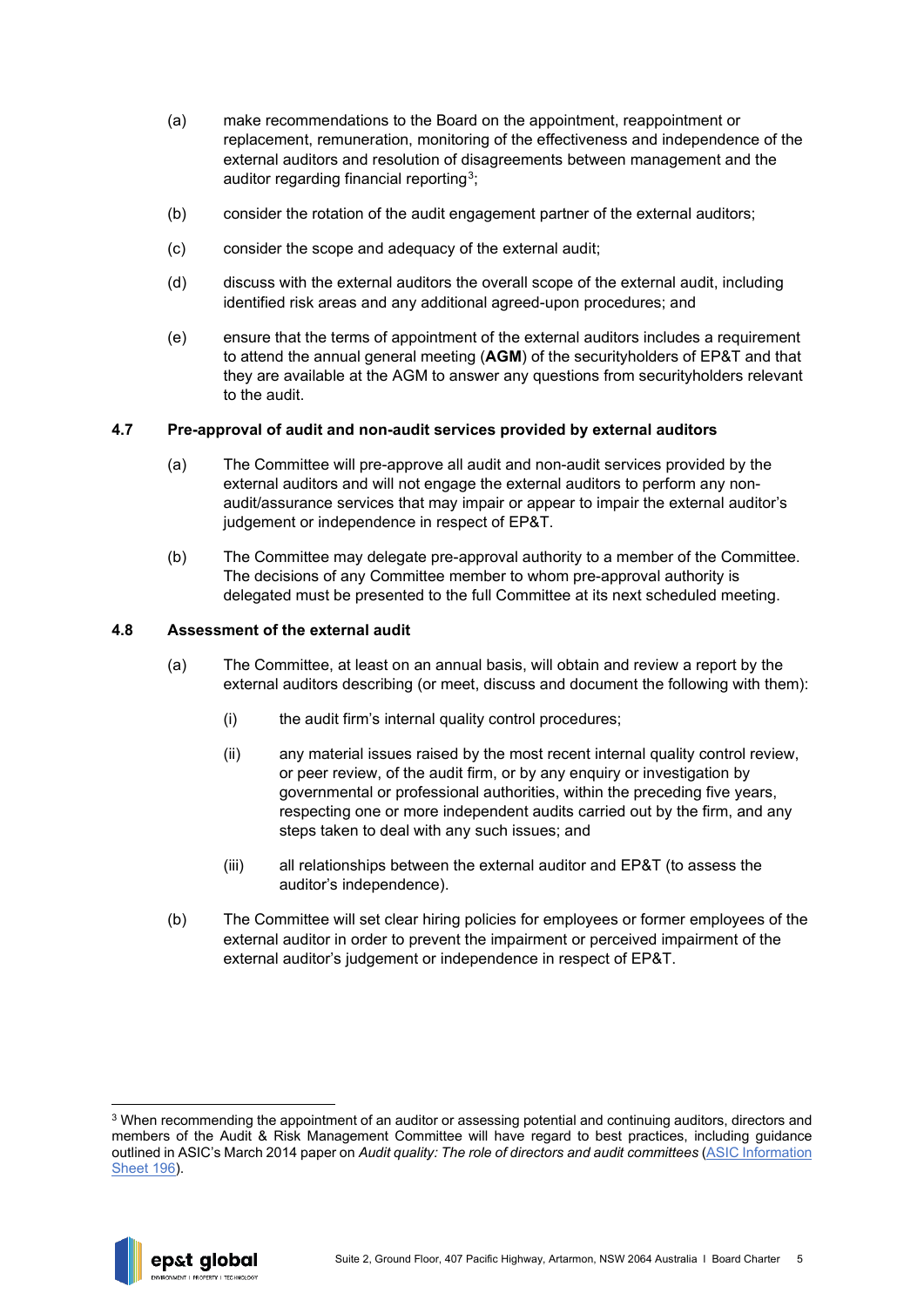- (c) The Committee will review and assess the independence and performance of the external auditor<sup>[4](#page-7-2)</sup>, including:
	- (i) a review of any relationships with EP&T or any other entity that may impair or appear to impair the external auditor's judgement or independence in respect of EP&T;
	- (ii) a review of any appointments of the external auditor to provide non-audit services and whether those appointments may impair or appear to impair the external auditor's judgement or independence in respect of EP&T.
- (d) The Committee will draft an annual statement for inclusion in EP&T's annual report as to whether the Committee is satisfied the provision of non-audit services is compatible with external auditor independence.

#### <span id="page-7-0"></span>**4.9 Compliance with Laws and Regulations**

The Committee will:

- (a) gain an understanding of the current areas of greatest compliance risk (financial and non-financial) and review these areas on a regular basis;
- (b) obtain regular updates from management, EP&T's legal counsel, auditors and any external parties as it thinks fit regarding audit, risk management and compliance matters and regularly review existing compliance systems and consider any deficiencies in compliance risk measures;
- (c) review any legal matters which could significantly impact EP&T's compliance and risk management systems, and any significant compliance and reporting issues, including any recent internal regulatory compliance reviews and reports;
- (d) review the effectiveness of the compliance function at least annually, including the system for monitoring compliance with laws and regulations and the results of management's investigations and follow-ups (including disciplinary action) of any fraudulent acts or non-compliance;
- (e) be satisfied that all regulatory compliance matters have been considered in the preparation of EP&T's official documents; and
- (f) review the findings of any examinations by regulatory agencies and oversee all liaison activities with regulators.

#### <span id="page-7-1"></span>**4.10 Review of complaints**

The Committee will:

- (a) review and discuss information provided to external analysts;
- (b) review all representation letters signed by management to ensure that the information provided is complete and appropriate;
- (c) establish procedures for the receipt, retention, and treatment of complaints received by EP&T regarding accounting, internal accounting controls, or auditing matters, and

<span id="page-7-2"></span><sup>4</sup> When assessing the quality of audits, directors and members of the Audit & Risk Management Committee will have regard to best practices, including guidance outlined in ASIC's March 2014 paper on *Audit quality: The role of directors and audit committees* (ASIC Information Sheet 196).

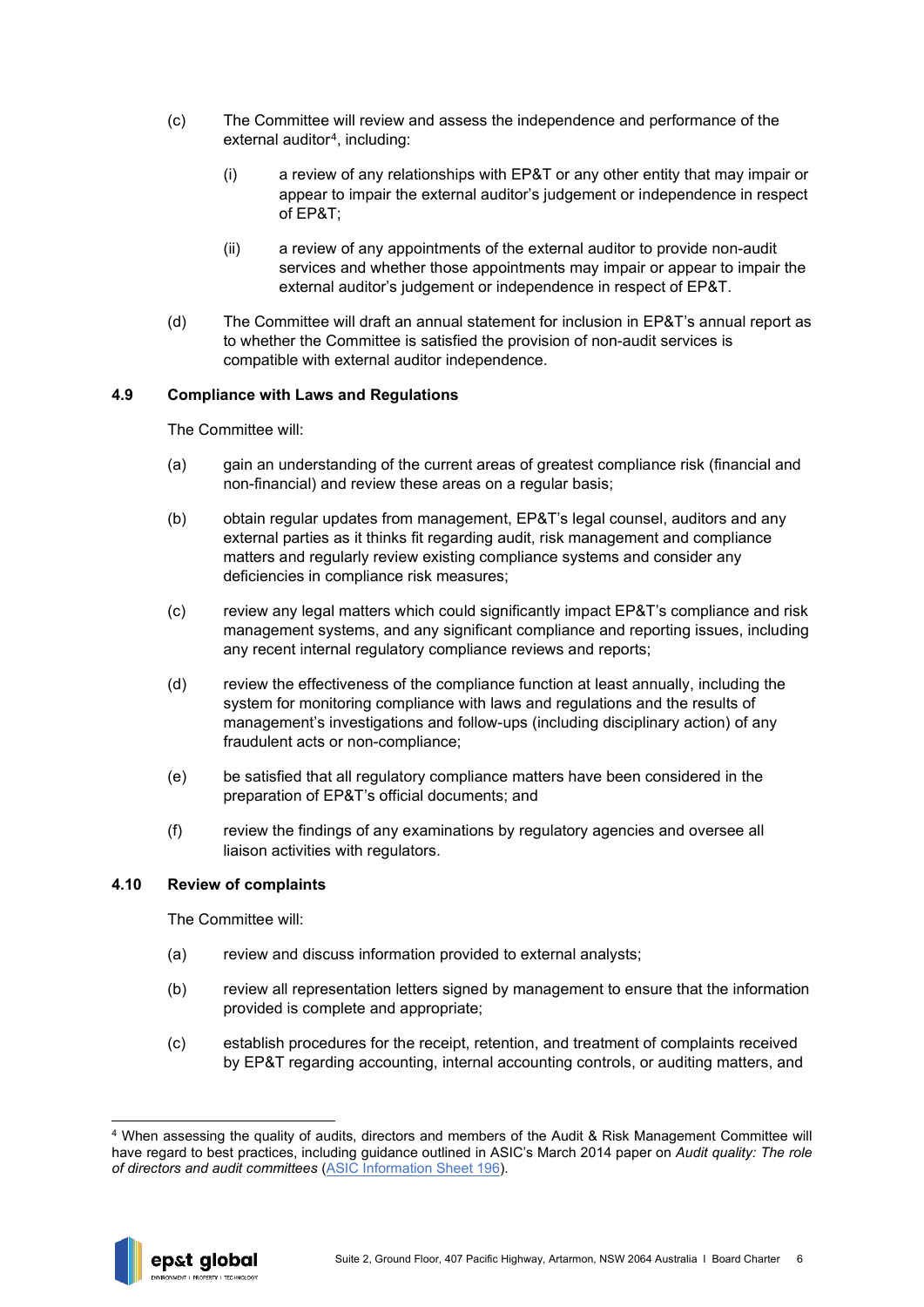the confidential, anonymous submission by employees of EP&T of concerns regarding questionable accounting or auditing matters;

- (d) review corporate legal reports of evidence of a material violation of the Corporations Act 2001 (Cth), the ASX Listing Rules or breaches of fiduciary duties; and
- (e) receive copies of any reports compiled by whistleblower protection officers in respect of any whistleblowing complaints (in accordance with anonymity and confidentiality requirements).

#### <span id="page-8-0"></span>**4.11 Disclosure of reporting process**

EP&T will disclose the process used by EP&T to verify the integrity of any corporate reports released to the market that are not audited or reviewed by an external auditor.

#### <span id="page-8-1"></span>**4.12 Committee performance**

- (a) The Committee will perform an evaluation of its performance at least once a calendar year to determine whether it is functioning effectively by reference to current best practice.
- (b) The Board will evaluate the performance of the Committee as appropriate.

## <span id="page-8-2"></span>**5. Other matters**

#### <span id="page-8-3"></span>**5.1 Amendment of Charter**

This Charter can only be amended with the approval of the Board.

#### <span id="page-8-4"></span>**5.2 Adoption of Charter and periodic review**

- (a) This Charter was adopted by the Board on 11 October 2019, and takes effect from that date and replaces any previous charter in this regard.
- (b) The Committee must review and reassess this Charter and the Risk Management Policy periodically and, on each occasion, obtain the approval of the Board to any amendments to the Charter or Risk Management Policy. The Board will also review this Charter and the Risk Management Policy periodically.
- (c) The Company Secretary will communicate any amendments to employees as appropriate.